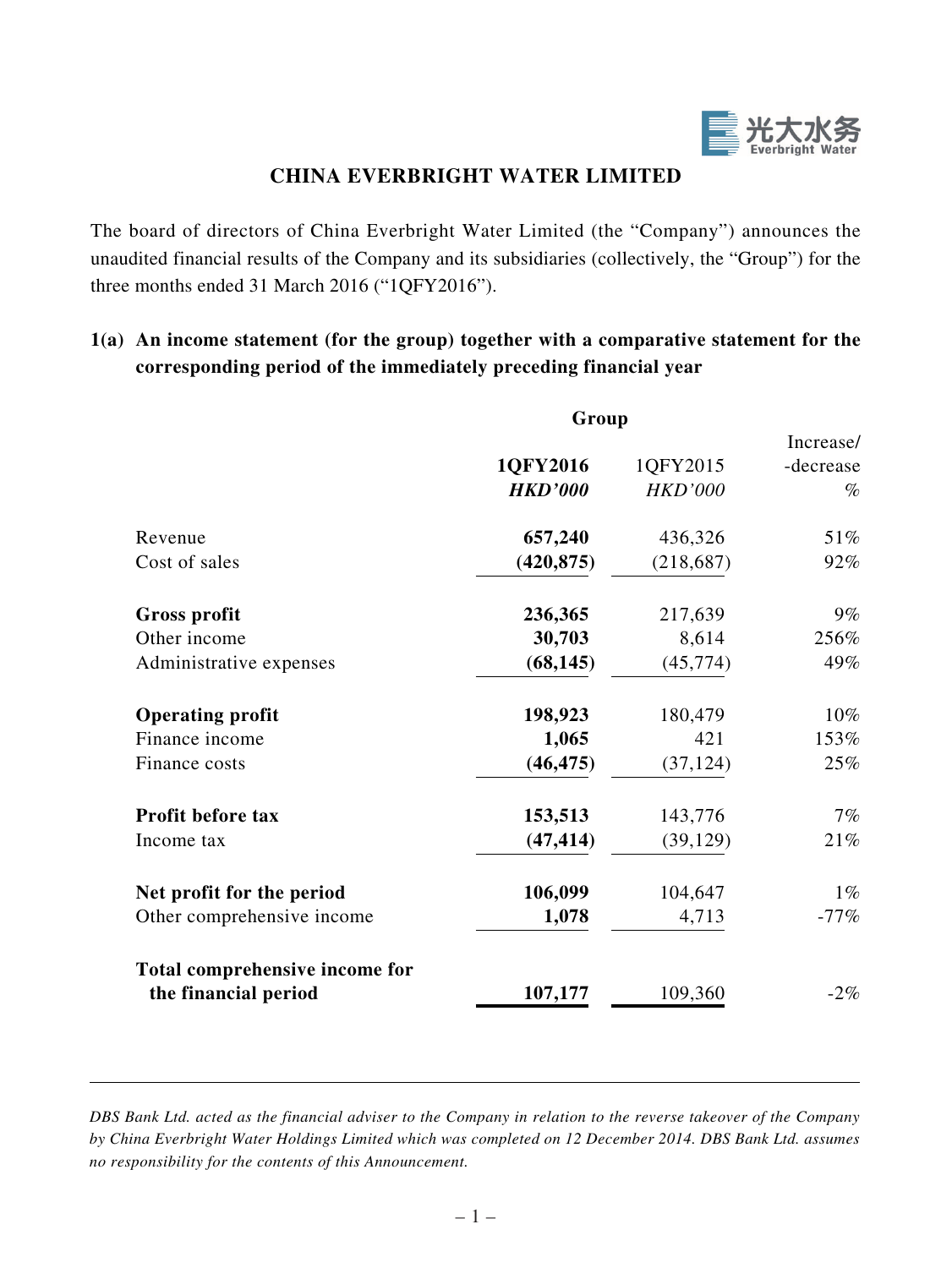|                                                | Group                      |                            |                                |  |
|------------------------------------------------|----------------------------|----------------------------|--------------------------------|--|
|                                                | 1QFY2016<br><b>HKD'000</b> | 1QFY2015<br><b>HKD'000</b> | Increase/<br>-decrease<br>$\%$ |  |
| Net profit attributable to:                    |                            |                            |                                |  |
| Owners of the Company                          | 103,143                    | 100,861                    | $2\%$                          |  |
| Non-controlling interests                      | 2,956                      | 3,786                      | $-22%$                         |  |
|                                                | 106,099                    | 104,647                    | $1\%$                          |  |
| Total comprehensive income<br>attributable to: |                            |                            |                                |  |
| Owners of the Company                          | 104,234                    | 105,019                    | $-1\%$                         |  |
| Non-controlling interests                      | 2,943                      | 4,341                      | $-32\%$                        |  |
|                                                | 107,177                    | 109,360                    | $-2\%$                         |  |

Profit from operating activities is derived after charging the following items:

|                                                | Group                      |                            |                                |  |  |
|------------------------------------------------|----------------------------|----------------------------|--------------------------------|--|--|
|                                                | 1QFY2016<br><b>HKD'000</b> | 1QFY2015<br><b>HKD'000</b> | Increase/<br>-decrease<br>$\%$ |  |  |
| Depreciation                                   | 3,788                      | 4,749                      | $-20\%$                        |  |  |
| Amortisation of intangible assets <sup>1</sup> | 20,128                     | 13,279                     | 52%                            |  |  |
| Interest expenses on:                          |                            |                            |                                |  |  |
| related party bank borrowings                  | 705                        | 1,674                      | $-58\%$                        |  |  |
| other bank borrowing and                       |                            |                            |                                |  |  |
| notes payable                                  | 43,088                     | 31,548                     | $37\%$                         |  |  |
| amounts due to group companies                 | 2,682                      | 3,902                      | $-31\%$                        |  |  |

<sup>1</sup> The increase in amortisation of intangible assets was mainly arising from the acquisition of Dalian Dongda Water Co., Ltd. ("Dalian Dongda").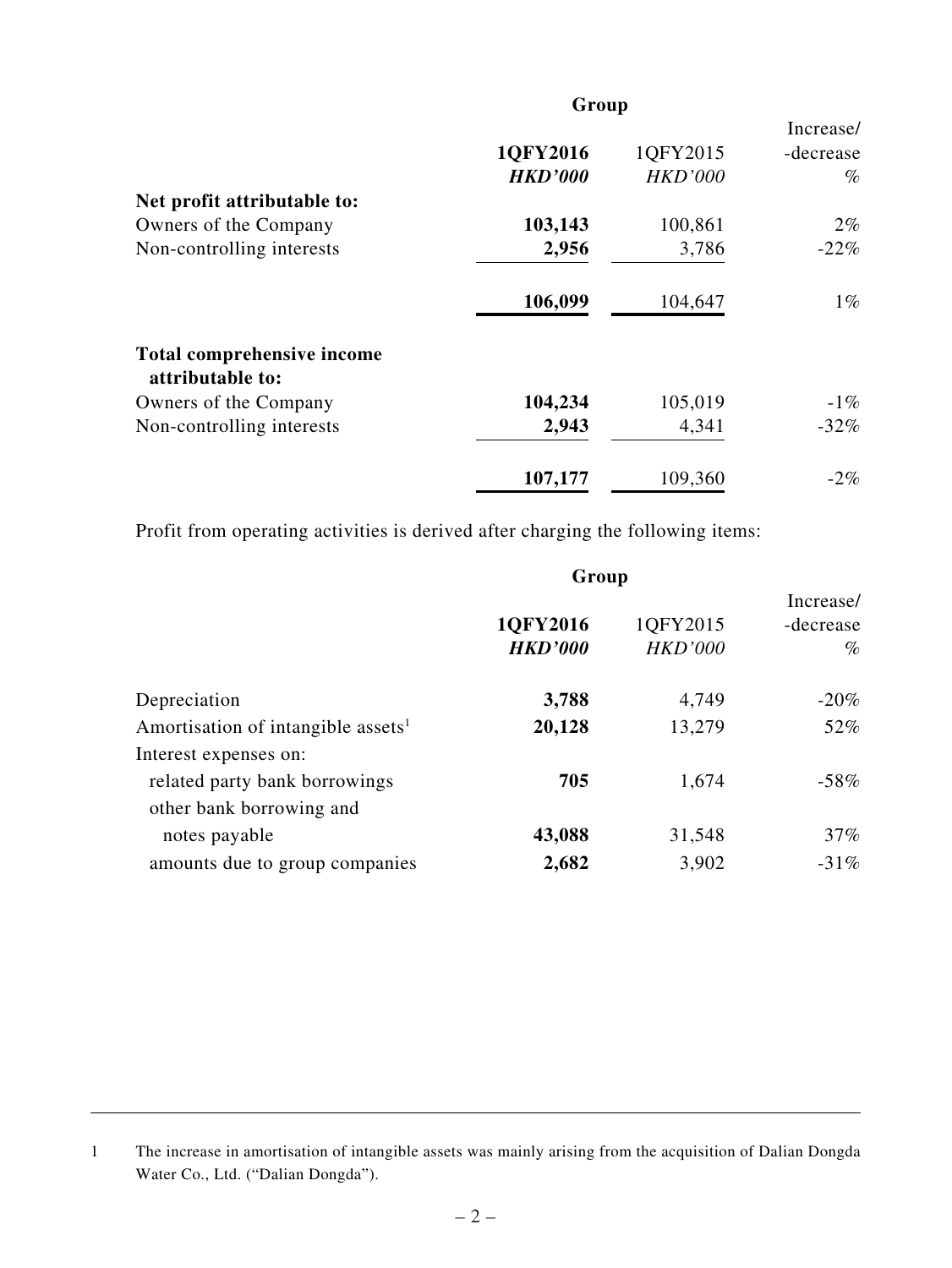# **1(b)(i) Statement of financial position (for the issuer and group), together with a comparative statement as at the end of the immediately preceding financial year**

|                               | Group          |                |                | Company              |
|-------------------------------|----------------|----------------|----------------|----------------------|
|                               | 31 March       | 31 December    |                | 31 March 31 December |
|                               | 2016           | 2015           | 2016           | 2015                 |
|                               | <b>HKD'000</b> | <b>HKD'000</b> | <b>HKD'000</b> | <b>HKD'000</b>       |
| <b>Current Assets</b>         |                |                |                |                      |
| Inventories                   | 10,383         | 10,689         |                |                      |
| Trade and other receivables   | 840,348        | 641,525        | 1,998,392      | 1,672,655            |
| Service concession financial  |                |                |                |                      |
| receivables                   | 848,884        | 893,423        |                |                      |
| Cash and cash equivalents     | 1,739,367      | 1,768,990      | 1,210          | 7,248                |
|                               | 3,438,982      | 3,314,627      | 1,999,602      | 1,679,903            |
| <b>Non-current Assets</b>     |                |                |                |                      |
| Property, plant and equipment | 160,861        | 162,587        | $\mathbf{1}$   | 3                    |
| Intangible assets             | 1,419,245      | 1,440,075      |                |                      |
| Goodwill                      | 1,268,767      | 1,268,925      |                |                      |
| Investment in subsidiaries    |                |                | 9,532,114      | 9,533,310            |
| Other receivables             | 29,242         | 39,525         | 16,023         | 21,120               |
| Service concession financial  |                |                |                |                      |
| receivables                   | 7,866,686      | 7,713,209      |                |                      |
|                               | 10,744,801     | 10,624,321     | 9,548,138      | 9,554,433            |
| <b>Current Liabilities</b>    |                |                |                |                      |
| <b>Borrowings</b>             | 2,681,762      | 2,394,574      | 1,194,116      | 1,000,073            |
| Trade and other payables      | 579,140        | 475,430        | 21,204         | 25,450               |
| Current tax liabilities       | 44,723         | 52,278         |                |                      |
|                               | 3,305,625      | 2,922,282      | 1,215,320      | 1,025,523            |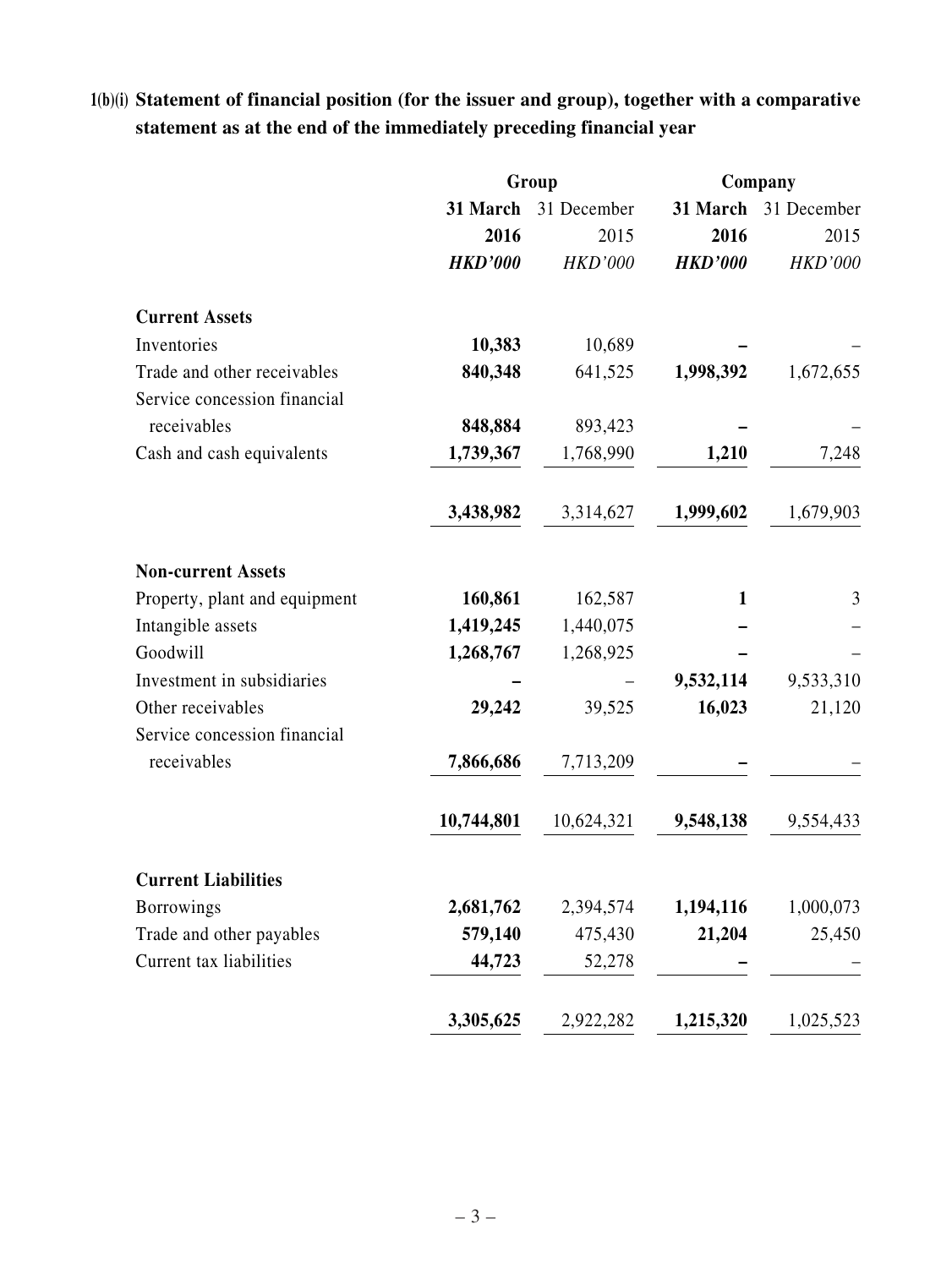|                                  | Group          |                | Company        |                |
|----------------------------------|----------------|----------------|----------------|----------------|
|                                  | 31 March       | 31 December    | 31 March       | 31 December    |
|                                  | 2016           | 2015           | 2016           | 2015           |
|                                  | <b>HKD'000</b> | <b>HKD'000</b> | <b>HKD'000</b> | <b>HKD'000</b> |
| <b>Net Current Assets</b>        | 133,357        | 392,345        | 784,282        | 654,380        |
| <b>Non-current Liabilities</b>   |                |                |                |                |
| <b>Borrowings</b>                | 2,183,357      | 2,423,663      | 348,930        | 193,813        |
| Deferred tax liabilities         | 1,068,384      | 1,055,223      |                |                |
| Other payables                   | 243,359        | 240,760        |                |                |
|                                  | 3,495,100      | 3,719,646      | 348,930        | 193,813        |
| <b>Net Assets</b>                | 7,383,058      | 7,297,020      | 9,983,490      | 10,015,000     |
| <b>Equity</b>                    |                |                |                |                |
| Share capital                    | 2,662,305      | 2,670,098      | 2,662,305      | 2,670,098      |
| Reserves                         | 4,481,733      | 4,390,845      | 7,321,185      | 7,344,902      |
| Equity attributable to owners of |                |                |                |                |
| the Company                      | 7,144,038      | 7,060,943      | 9,983,490      | 10,015,000     |
| <b>Non-controlling interests</b> | 239,020        | 236,077        |                |                |
|                                  | 7,383,058      | 7,297,020      | 9,983,490      | 10,015,000     |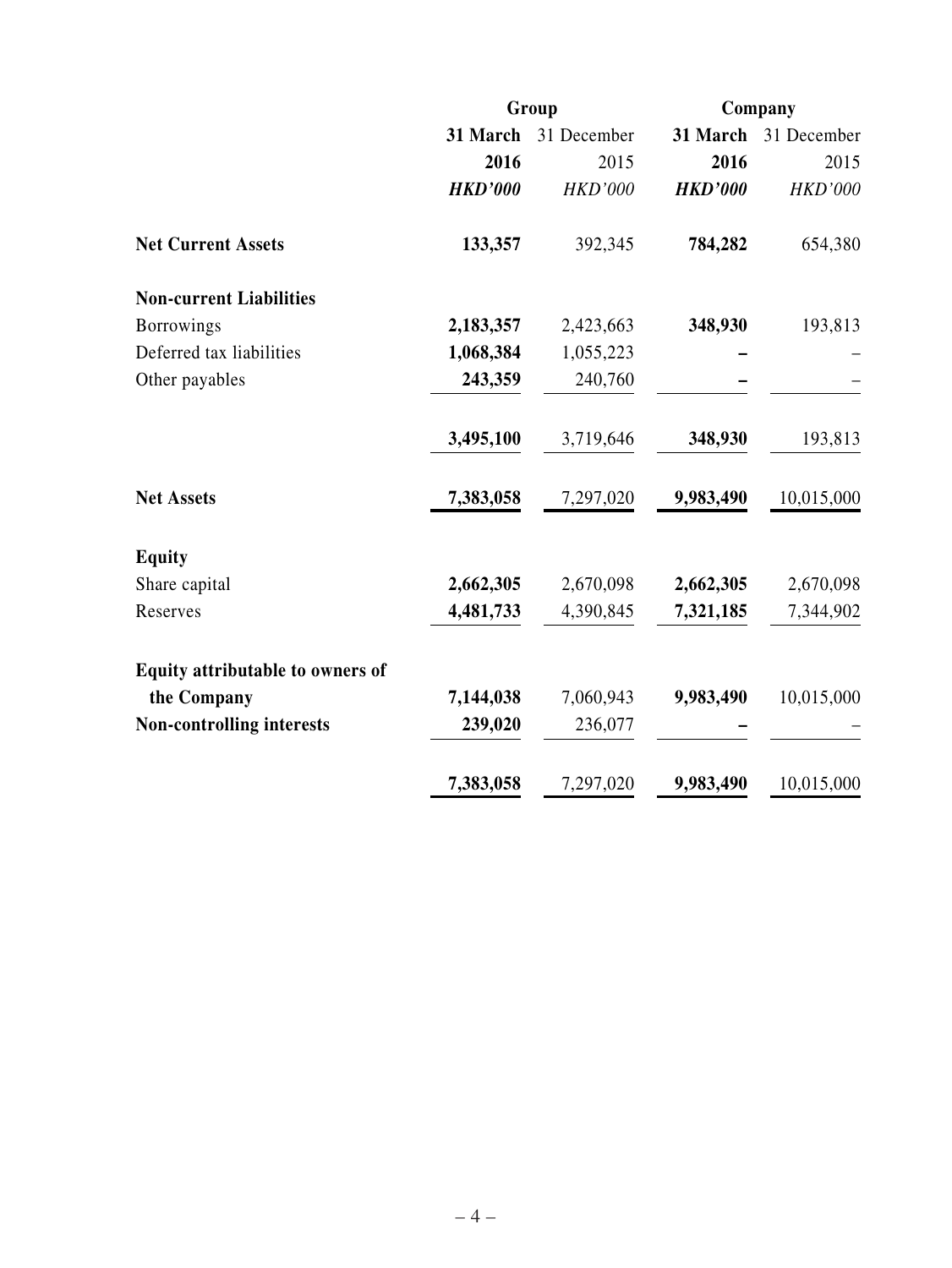### **1(b)(ii) Aggregate amount of group's borrowings and debt securities**

*(i) Amount payable within one year or less, or on demand*

|                       | <b>As at 31 March 2016</b> | As at 31 December 2015 |                |
|-----------------------|----------------------------|------------------------|----------------|
| <b>Secured</b>        | <b>Unsecured</b>           | Secured                | Unsecured      |
| <i><b>HKD'000</b></i> | <b>HKD'000</b>             | <i>HKD'000</i>         | <i>HKD'000</i> |
| 663,037               | 2,018,725                  | 1,169,865              | 1,224,709      |

*(ii) Amount payable after one year*

|                | <b>As at 31 March 2016</b> | As at 31 December 2015 |                |
|----------------|----------------------------|------------------------|----------------|
| <b>Secured</b> | <b>Unsecured</b>           | Secured                | Unsecured      |
| <b>HKD'000</b> | <i><b>HKD'000</b></i>      | HKD'000                | <i>HKD'000</i> |
| 1,482,876      | 700,481                    | 1,069,413              | 1,354,250      |

### *Details of Collateral*

The secured borrowings of the Group as at 31 March 2016 and 31 December 2015 were secured by certain property, plant and equipment, revenue, receivables and intangible assets in connection with the Group's service concession arrangements and certain bank deposits.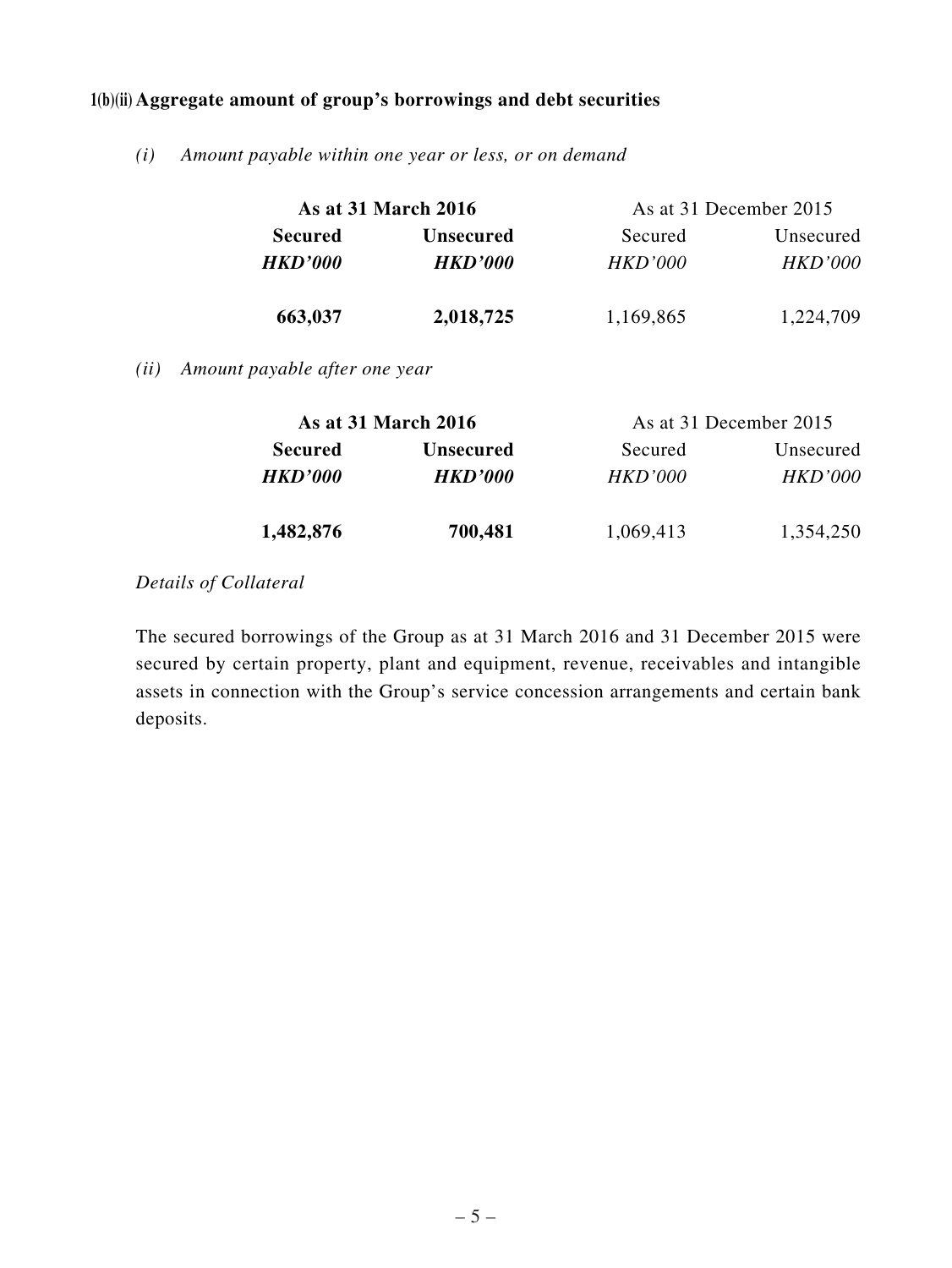**1(c) Consolidated statement of cash flow (for the group), together with a comparative statement for the corresponding period of the immediately preceding financial year**

|                                                    | 1QFY2016       | 1QFY2015       |
|----------------------------------------------------|----------------|----------------|
|                                                    | <b>HKD'000</b> | <b>HKD'000</b> |
| Cash flow from operating activities                |                |                |
| Profit before tax                                  | 153,513        | 143,776        |
| <b>Adjustments for:</b>                            |                |                |
| Depreciation of property, plant and equipment      | 3,788          | 4,749          |
| Amortisation of intangible assets                  | 20,128         | 13,279         |
| Effect of foreign exchange rates changes           | 2,272          | 3,665          |
| Net finance costs                                  | 45,410         | 36,703         |
| Operating cash flow before working capital changes | 225,111        | 202,172        |
| Changes in working capital:                        |                |                |
| Service concession financial receivables           | (110, 017)     | (81, 774)      |
| Trade and other receivables                        | (188, 625)     | (225, 484)     |
| Trade and other payables                           | 103,770        | (46, 776)      |
| Inventories                                        | 305            | (10, 867)      |
| Cash generated from/(used in) operations           | 30,544         | (162, 729)     |
| Income tax paid                                    | (41,261)       | (15, 164)      |
| Net cash used in operating activities              | (10,717)       | (177, 893)     |
| <b>Cash flow from investing activities</b>         |                |                |
| Purchase of property, plant and equipment          | (2,082)        | (1, 534)       |
| Interest received                                  | 1,065          | 421            |
| Net cash used in investing activities              | (1,017)        | (1,113)        |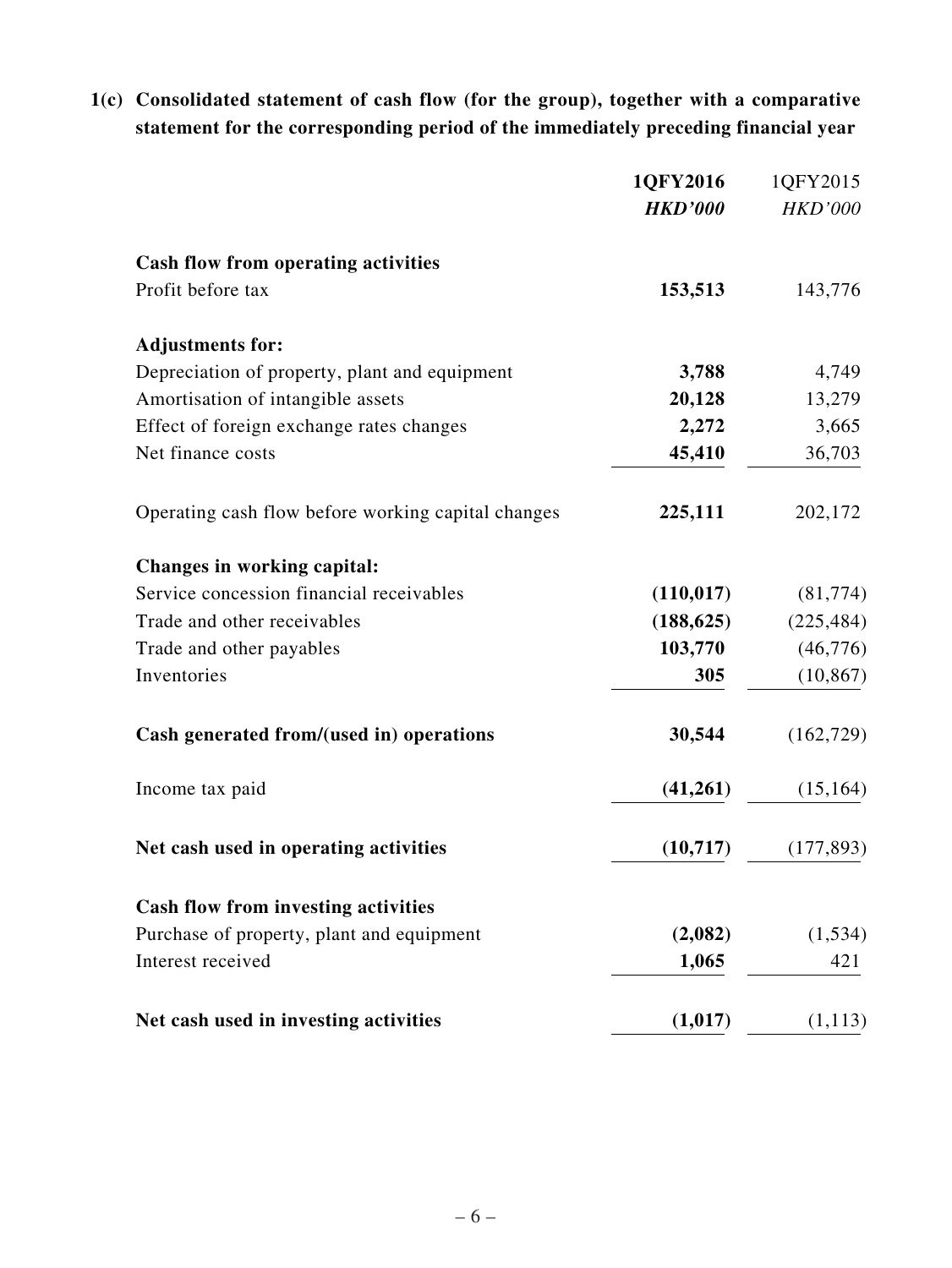|                                                   | 1QFY2016       | 1QFY2015       |
|---------------------------------------------------|----------------|----------------|
|                                                   | <b>HKD'000</b> | <b>HKD'000</b> |
| <b>Cash flow from financing activities</b>        |                |                |
| Payment of share buy-back                         | (21, 139)      |                |
| Proceeds from bank borrowings                     | 1,039,038      | 132,560        |
| Repayment of bank borrowings                      | (991, 720)     | (238,050)      |
| (Increase)/decrease in restricted bank deposits   | (310, 160)     | 31,635         |
| Increase/(decrease) in amount due to intermediate |                |                |
| holding companies                                 | 745            | (27, 800)      |
| Increase in amount due to a fellow subsidiary     | 1,884          | 2,791          |
| Interest paid                                     | (46, 475)      | (37, 124)      |
| Net cash used in financing activities             | (327, 827)     | (135,988)      |
| Net decrease in cash and cash equivalents         | (339, 561)     | (314, 994)     |
| Cash and cash equivalents at the beginning        |                |                |
| of the period                                     | 1,288,550      | 499,331        |
| Effect of exchange rate changes on cash and       |                |                |
| cash equivalents                                  | (162)          | 1,685          |
| Cash and cash equivalents at end of the period    | 948,827        | 186,022        |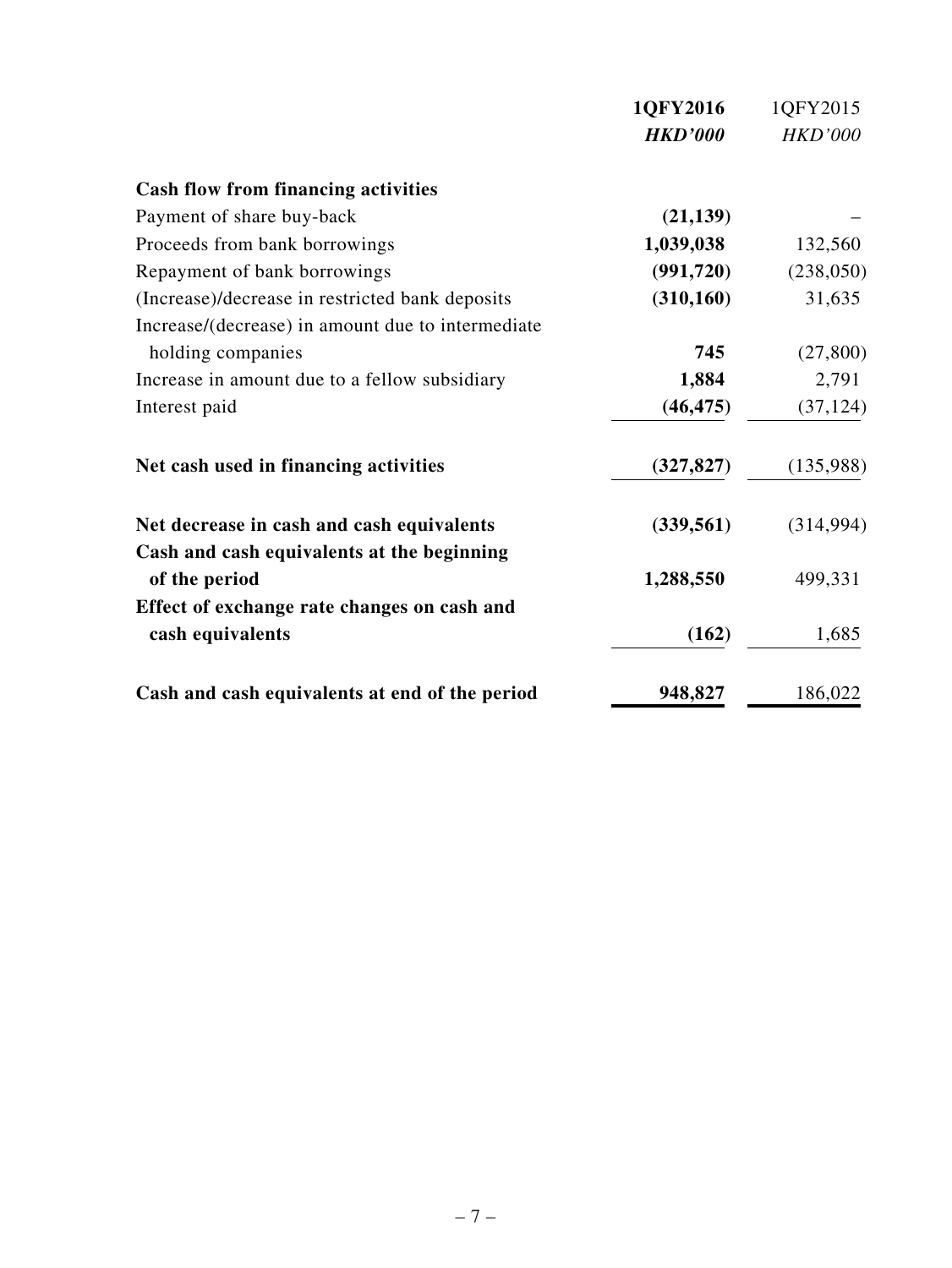# **1(d)(i) A statement (for the issuer and group) showing either (i) all changes in equity or (ii) changes in equity other than those arising from capitalisation issued and distributions to shareholders, together with a comparative statement for the corresponding period of the immediate preceding financial year**

|                                                     | <b>Share</b><br>capital<br><b>HKD'000</b> | <b>Share</b><br>premium<br><b>HKD'000</b> | Foreign<br>currency<br>translation<br>reserve<br><b>HKD'000</b> | <b>Statutory</b><br>reserve<br><b>HKD'000</b> | Contributed<br>surplus<br>reserve<br><b>HKD'000</b> | <b>Other</b><br>reserves<br><b>HKD'000</b> | <b>Retained</b><br>earnings<br><b>HKD'000</b> | <b>Total</b><br><b>HKD'000</b> | Non-<br>controlling<br>interests<br><b>HKD'000</b> | Total<br>equity<br><b>HKD'000</b> |
|-----------------------------------------------------|-------------------------------------------|-------------------------------------------|-----------------------------------------------------------------|-----------------------------------------------|-----------------------------------------------------|--------------------------------------------|-----------------------------------------------|--------------------------------|----------------------------------------------------|-----------------------------------|
| Group                                               |                                           |                                           |                                                                 |                                               |                                                     |                                            |                                               |                                |                                                    |                                   |
| At 1 January 2016<br>Profit for the period          | 2,670,098                                 | 1,210,050                                 | (63,971)                                                        | 121,317                                       | 1,243,508                                           | (2,181)                                    | 1,882,122<br>103,143                          | 7,060,943<br>103,143           | 236,077<br>2,956                                   | 7,297,020<br>106,099              |
| Foreign currency translation<br>differences         |                                           |                                           | 1,091                                                           |                                               |                                                     |                                            |                                               | 1,091                          | (13)                                               | 1,078                             |
| Share buy-back                                      | (7, 793)                                  |                                           |                                                                 |                                               | (13,346)                                            |                                            |                                               | (21, 139)                      |                                                    | (21, 139)                         |
| At 31 March 2016                                    | 2,662,305                                 | 1,210,050                                 | (62, 880)                                                       | 121,317                                       | 1,230,162                                           | (2,181)                                    | 1,985,265                                     | 7,144,038                      | 239,020                                            | 7,383,058                         |
| At 1 January 2015                                   | 2,549,345                                 | 1,914,548                                 | 266,571                                                         | 94,999                                        |                                                     | (2,181)                                    | 1,502,198                                     | 6,325,480                      | 225,680                                            | 6,551,160                         |
| Profit for the period                               |                                           |                                           |                                                                 |                                               |                                                     |                                            | 100,861                                       | 100,861                        | 3,786                                              | 104,647                           |
| Foreign currency translation<br>differences         |                                           |                                           | 4,158                                                           |                                               |                                                     |                                            |                                               | 4,158                          | 555                                                | 4,713                             |
| At 31 March 2015                                    | 2,549,345                                 | 1,914,548                                 | 270,729                                                         | 94,999                                        |                                                     | (2,181)                                    | 1,603,059                                     | 6,430,499                      | 230,021                                            | 6,660,520                         |
| Company<br>At 1 January 2016<br>Loss for the period | 2,670,098                                 |                                           | (486, 879)                                                      |                                               | 7,653,288                                           | 64,953                                     | 113,540<br>(9,141)                            | 10,015,000<br>(9,141)          |                                                    | 10,015,000<br>(9, 141)            |
| Foreign currency translation<br>differences         |                                           |                                           | (1,230)                                                         |                                               |                                                     |                                            |                                               | (1,230)                        |                                                    | (1,230)                           |
| Share buy-back                                      | (7, 793)                                  |                                           |                                                                 |                                               | (13,346)                                            |                                            |                                               | (21, 139)                      |                                                    | (21, 139)                         |
| At 31 March 2016                                    | 2,662,305                                 |                                           | (488, 109)                                                      |                                               | 7,639,942                                           | 64,953                                     | 104,399                                       | 9,983,490                      |                                                    | 9,983,490                         |
| At 1 January 2015                                   | 2,549,345                                 | 11,584,834                                | (59,686)                                                        |                                               |                                                     | 64,953                                     | (4,430,317)                                   | 9,709,129                      |                                                    | 9,709,129                         |
| Loss for the period                                 |                                           |                                           |                                                                 |                                               |                                                     |                                            | (19, 337)                                     | (19, 337)                      |                                                    | (19, 337)                         |
| Foreign currency translation<br>differences         |                                           | $\overline{\phantom{0}}$                  | 49,162                                                          | -                                             |                                                     |                                            |                                               | 49,162                         | $\overline{\phantom{0}}$                           | 49,162                            |
| At 31 March 2015                                    | 2,549,345                                 | 11,584,834                                | (10,524)                                                        |                                               |                                                     | 64,953                                     | (4,449,654)                                   | 9,738,954                      |                                                    | 9,738,954                         |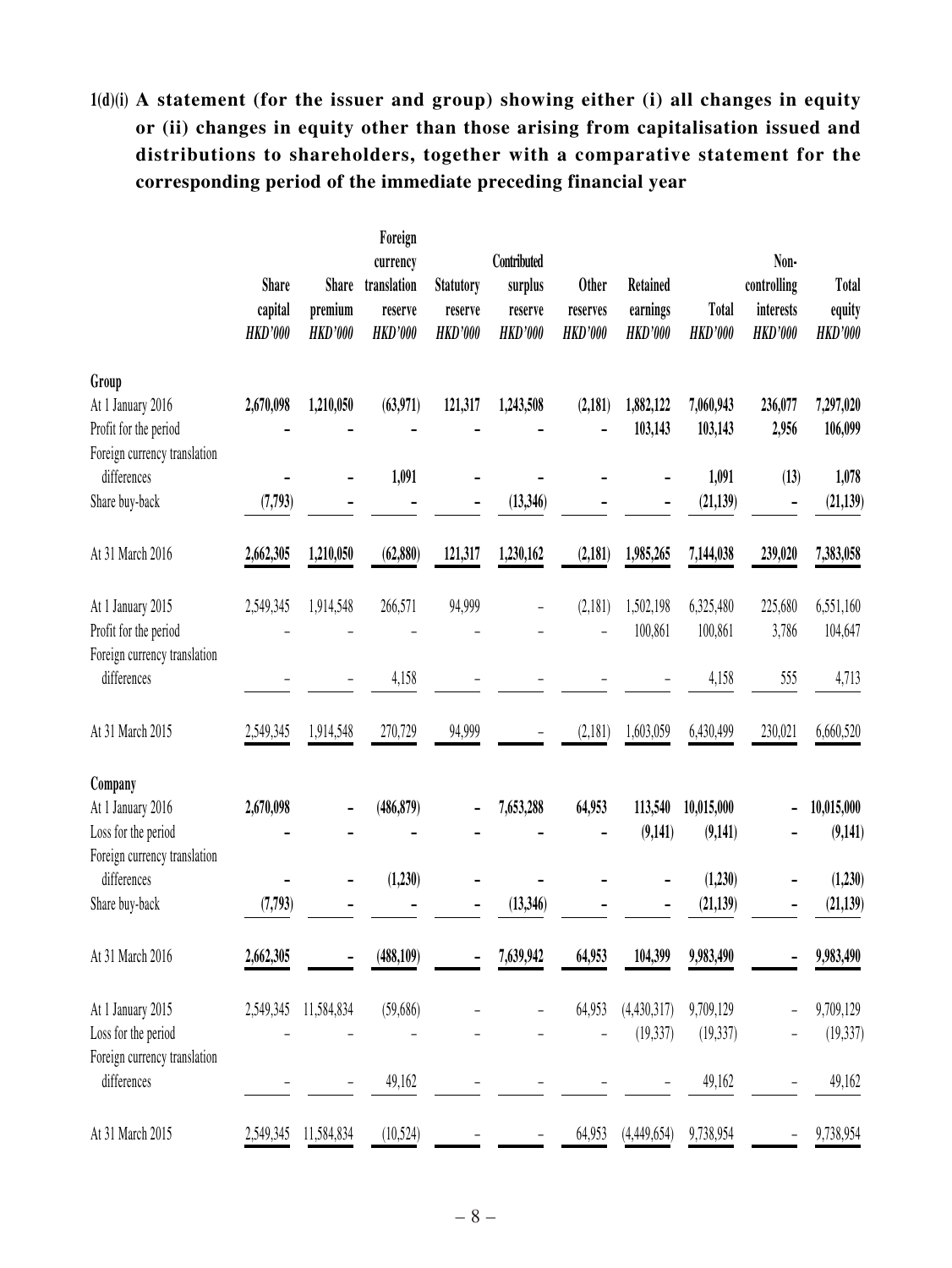**1(d)(ii) Details of any changes in the Company's share capital arising from rights issue, bonus issue, share buy-backs, exercise of share options or warrants, conversion of other issues of equity securities, issue of shares for cash or as consideration for acquisition or for any other purpose since the end of the immediately preceding financial year reported on. State also the number of shares that may be issued on conversion of all the outstanding convertibles as at the end of the current financial period reported on and as at the end of the corresponding period of the immediately preceding financial year**

|                                  | No. of ordinary |
|----------------------------------|-----------------|
|                                  | shares issued   |
|                                  | (1000)          |
| At 31 December 2015              | 2,608,014       |
| Share buy-back during the period | (7, 793)        |
| At 31 March 2016                 | 2,600,221       |

The Company does not have any outstanding convertibles, preference shares and treasury shares as at 31 March 2016. The decrease in the Company's share capital during the period was due to the share buy-back of an aggregate of 7,793,400 shares in January 2016.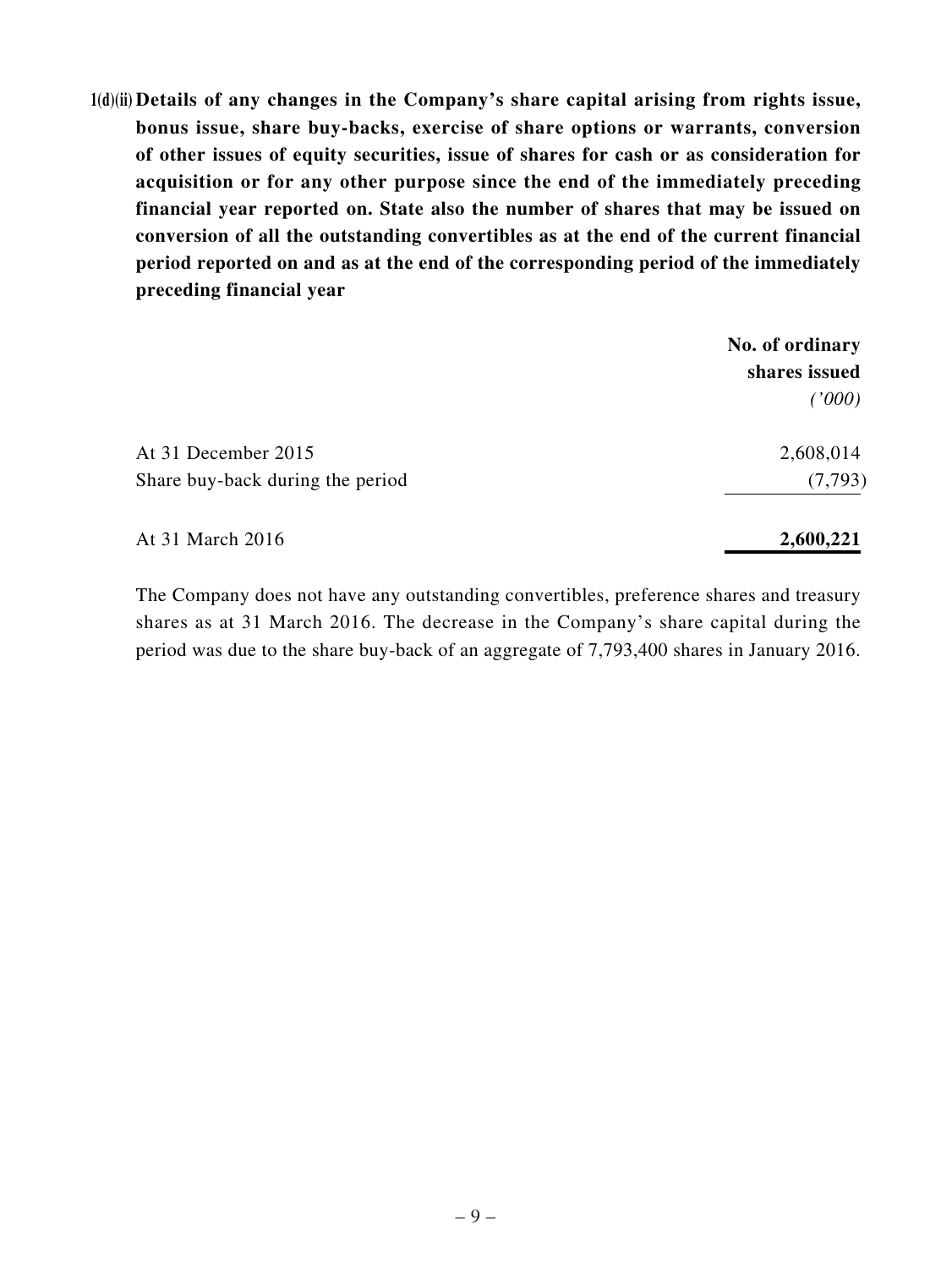# **1(d)(iii) The total number of issued shares excluding treasury shares as at the end of the current financial period and as at the end of the immediately preceding financial year**

The total number of issued shares excluding treasury shares were as follows:

|                                         |           | <b>31 March</b> 31 December |
|-----------------------------------------|-----------|-----------------------------|
|                                         | 2016      | 2015                        |
| Total number of issued shares excluding |           |                             |
| treasury shares $(7000)$                | 2,600,221 | 2,608,014                   |

**2. Whether the figures have been audited, or reviewed and in accordance with which auditing standard or practice.**

The figures have not been audited or reviewed by the Company's auditors.

**3. Where the figures have been audited, or reviewed, the auditors' report (including any qualifications or emphasis of a matter).**

Not applicable

**4. Whether the same accounting policies and methods of computation as in the issuer's most recently audited annual financial statements have been applied.**

The same accounting policies and methods of computations have been applied.

**5. If there are any changes in the accounting policies and methods of computation, including any required by an accounting standard, what has changed, as well as the reasons for, and the effect of, the change.**

There are no changes in the accounting policies or methods of computation.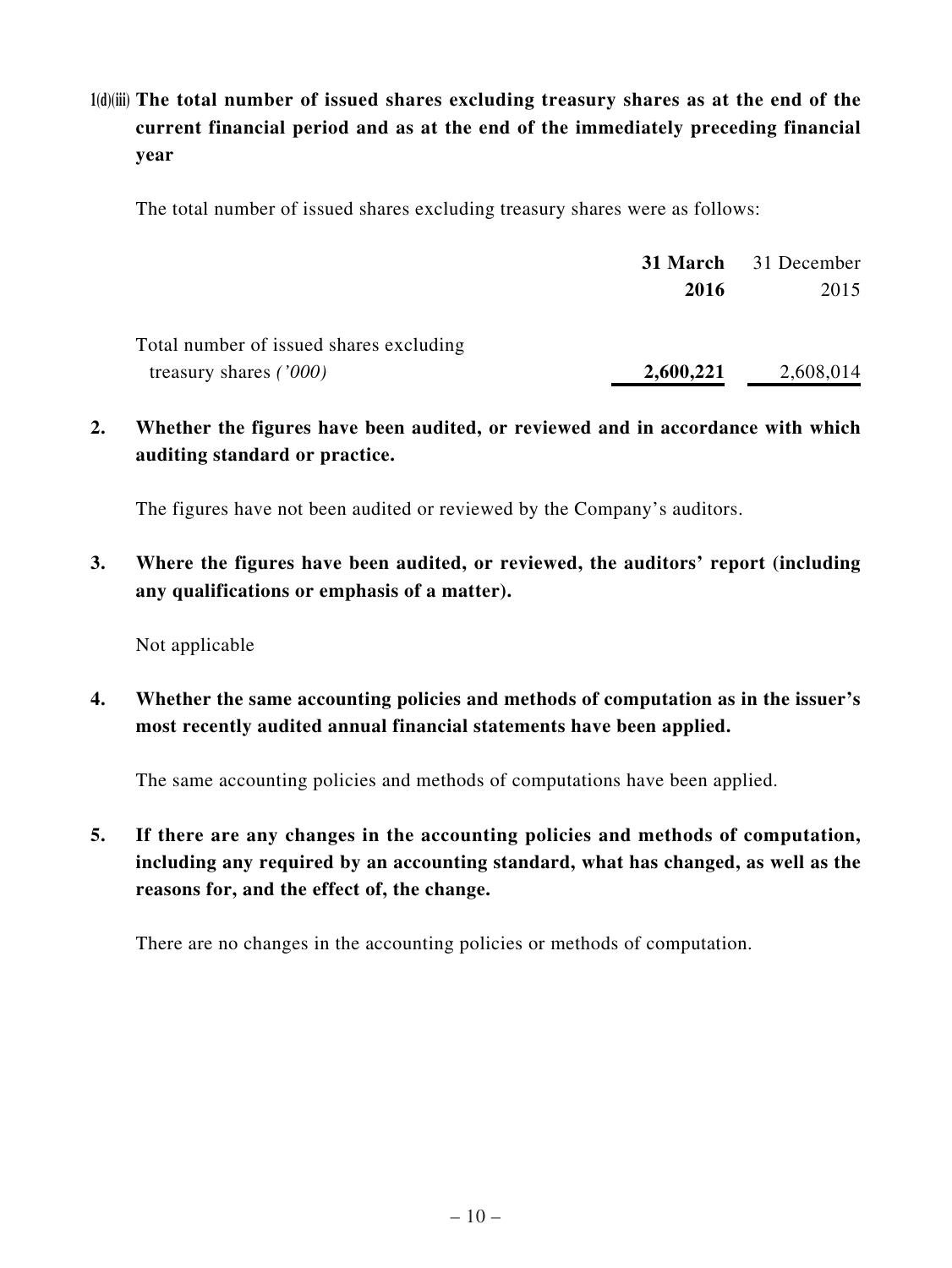**6. Earnings per share of the group for the current financial period reported on and the corresponding period of the immediately preceding financial year, after deducting any provision for preference dividends.**

| <b>Basic/diluted earnings per share</b>                                 | 10FY2016 | 1QFY2015 |
|-------------------------------------------------------------------------|----------|----------|
| Profit attributable to owners of the Company ( <i>HKD</i> '000)         | 103,143  | 100,861  |
| Weighted average number of ordinary shares<br>in issue <i>(million)</i> | 2,602    | 2,487    |
| Basic/diluted earnings per share ( <i>HKD</i> )                         | 0.040    | 0.041    |

**7. Net asset value (for the issuer and group) per ordinary share based on issued share capital of the issuer at the end of the (a) current financial period reported on; and (b) immediately preceding financial year.**

|                                     | Group      |                             | Company    |                      |
|-------------------------------------|------------|-----------------------------|------------|----------------------|
|                                     |            | <b>31 March</b> 31 December |            | 31 March 31 December |
|                                     | 2016       | 2015                        | 2016       | 2015                 |
|                                     | <b>HKD</b> | HKD                         | <b>HKD</b> | HKD                  |
| Net asset value per ordinary share  |            |                             |            |                      |
| based on the existing issued share  |            |                             |            |                      |
| capital as at the respective period | 2.75       | 2.71                        | 3.84       | 3.84                 |

Net asset value per ordinary share was calculated by the net asset value attributable to equity owners of the Company divided by the number of ordinary shares outstanding excluding treasury shares as at the end of the current financial period.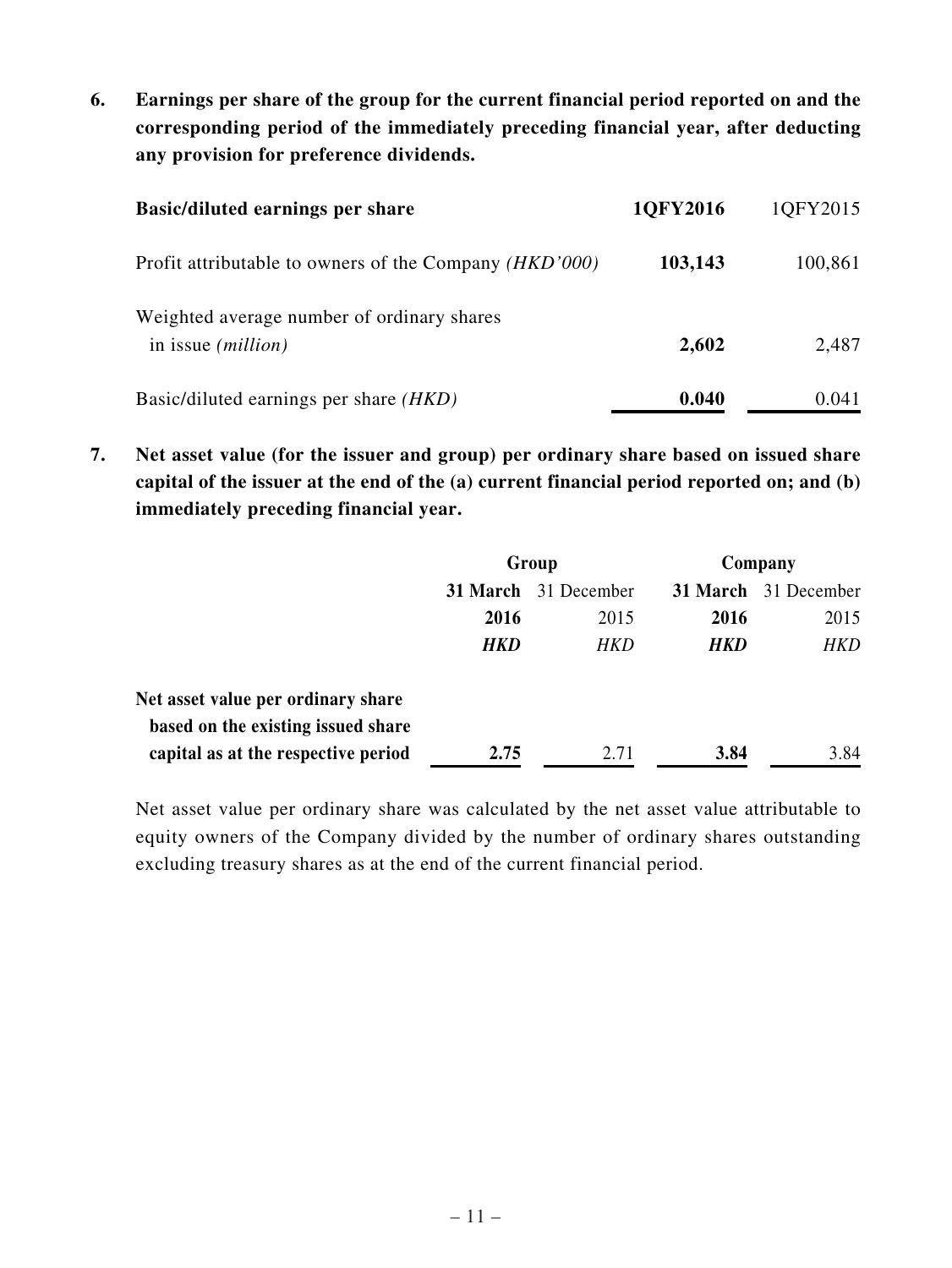**8. A review of the performance of the group, to the extent necessary for a reasonable understanding of the group's business. It must include a discussion of any significant factors that effected the turnover, costs, and earnings of the group for the current financial period reported on, including (where applicable) seasonal or cyclical factors; and any material factors that affected the cash flow, working capital, assets or liabilities of the group during the current financial period reported on.**

### **Overview**

During 1QFY2016, the revenue of the group increased by 51% to HKD657.24 million compared with the revenue of HKD436.33 million in 1QFY2015. Gross profit of the Group increased from HKD217.64 million in 1QFY2015 to HKD236.37 million in 1QFY2016, representing an increase of 9%. The net profit of the Group increased from HKD104.65 million in 1QFY2015 to HKD106.10 million in 1QFY2016, representing a slight rise of 1%. The net profit attributable to the shareholders of the Company in 1QFY2016 amounted to HKD103.14 million, which increased by 2% over 1QFY2015.

#### **Statement of Comprehensive Income**

### *Revenue*

Revenue increased by 51% from HKD436.33 million in 1QFY2015 to HKD657.24 million in 1QFY2016. The increase was mainly attributable to the increase of HKD203.05 million in construction revenue, HKD17.86 million in operation services income and finance income. The increase in revenue from construction of waste water treatment plants was mainly attributable to the expansion and upgrading of several Build-Operate-Transfer ("BOT") projects which were under construction during 1QFY2016. The increase in operation services income and finance income was mainly due to the effect of inclusion of Dalian Dongda after the acquisition.

### *Cost of sales*

Cost of sales increased by 92% from HKD218.69 million in 1QFY2015 to HKD420.88 million in 1QFY2016. The increase was mainly due to the increase of construction services resulting in increase of construction cost, which was in line with the increase of construction revenue. Construction revenue comprised approximately 52% of total revenue in 1QFY2016 (1QFY2015: 32%). The procurement and installation services in the construction services are performed by the in-house engineering company and usually generate additional cost savings for the Group. There were much larger portion of such services rendered in 1QFY2015 as compared with 1QFY2016 and hence reduced the cost of sales in 1QFY2015. These factors accounted for the higher increase of percentage of cost of sales as compared to the percentage growth of revenue.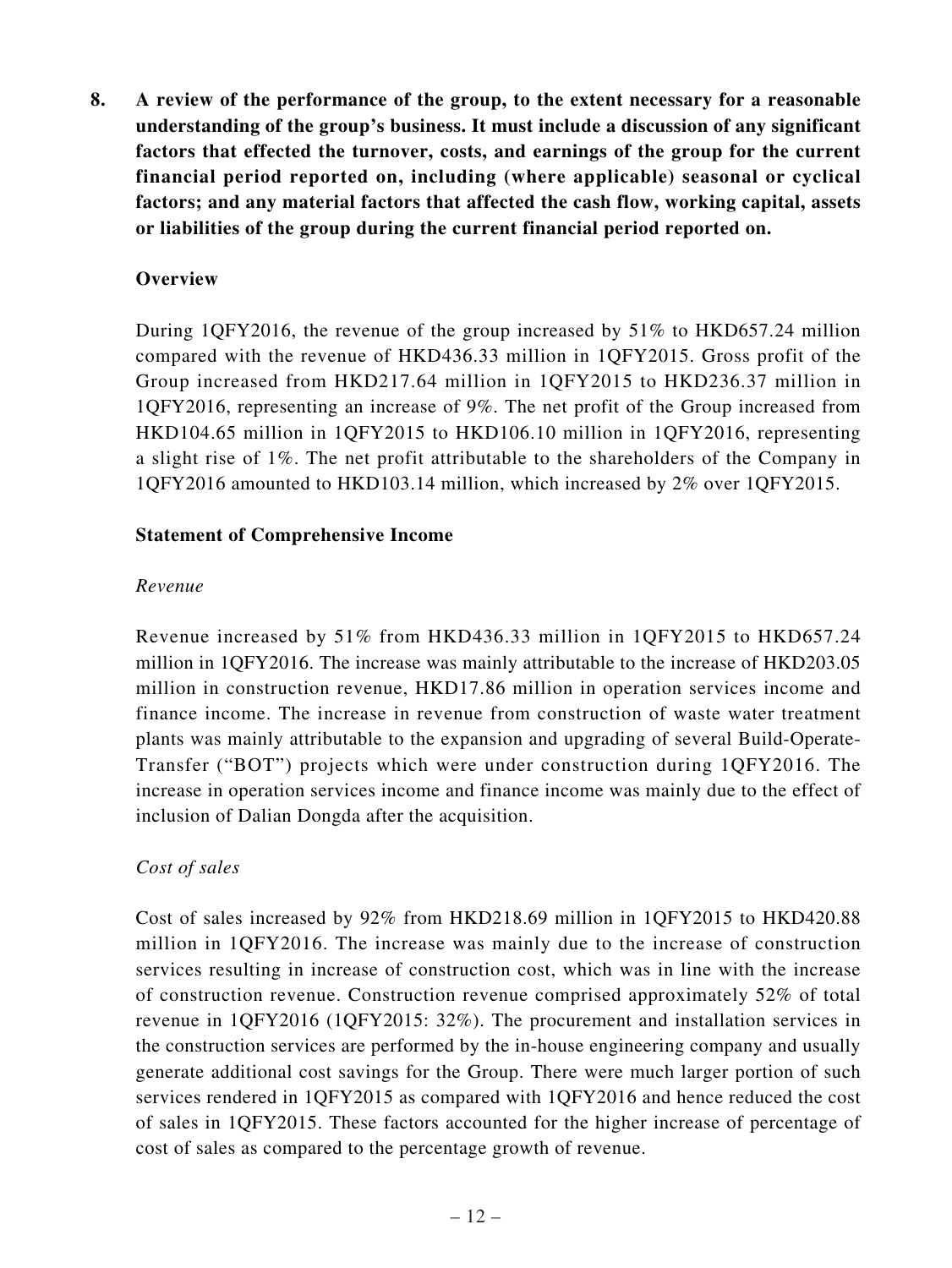### *Gross profit margin*

Overall gross profit margin in 1QFY2016 decreased to 36% (1QFY2015: 50%), which was mainly due to a larger portion of construction revenue recognised in the mix of the total revenue of 1QFY2016 as compared to 1QFY2015. Construction revenue comprised approximately 52% of total revenue in 1QFY2016 (1QFY2015: 32%). Construction services have lower gross profit margin as compared to operation services in general. Moreover, the changes in value-added tax policy which was implemented with effect from 1 July 2015, had unfavorable impact on gross profit margin. Such unfavorable impact was partly mitigated by the value-added tax refund.

### *Other income*

Other income increased by 256% to HKD30.70 million in 1QFY2016 as compared with HKD8.61 million in 1QFY2015. Other income mainly consisted of value-added tax refund, government grant and other sundry income. The increase of other income was mainly due to increase in value-added tax refund of HKD29.27 million during 1QFY2016.

#### *Administrative expenses*

Administrative expenses increased by 49% from HKD45.77 million in 1QFY2015 to HKD68.15 million in 1QFY2016. The increase was mainly attributable to the business expansion of the Group, including scale expansion and upgrading of several existing projects and acquisition of Dalian Dongda, which resulted in increase of staff costs, marketing expenses and other operating expenses. Administrative expenses mainly consisted of staff costs, rental expenses, foreign exchange differences and legal and professional fees.

### *Finance costs*

Finance costs increased by HKD9.36 million from HKD37.12 million in 1QFY2015 to HKD46.48 million in 1QFY2016. The increase was in line with the increase of borrowings. Meanwhile, the increase in finance costs was partly mitigated by refinancing of high interest rate loans by low interest rate loans.

#### *Income tax*

Income tax expense in 1QFY2016 mainly consisted of current PRC income tax of HKD33.71 million (1QFY2015: HKD26.11 million) and deferred tax expense of HKD13.70 million (1QFY2015: HKD13.02 million). The increase in income tax was attributable to increase of taxable income of the Group as compared with 1QFY2015.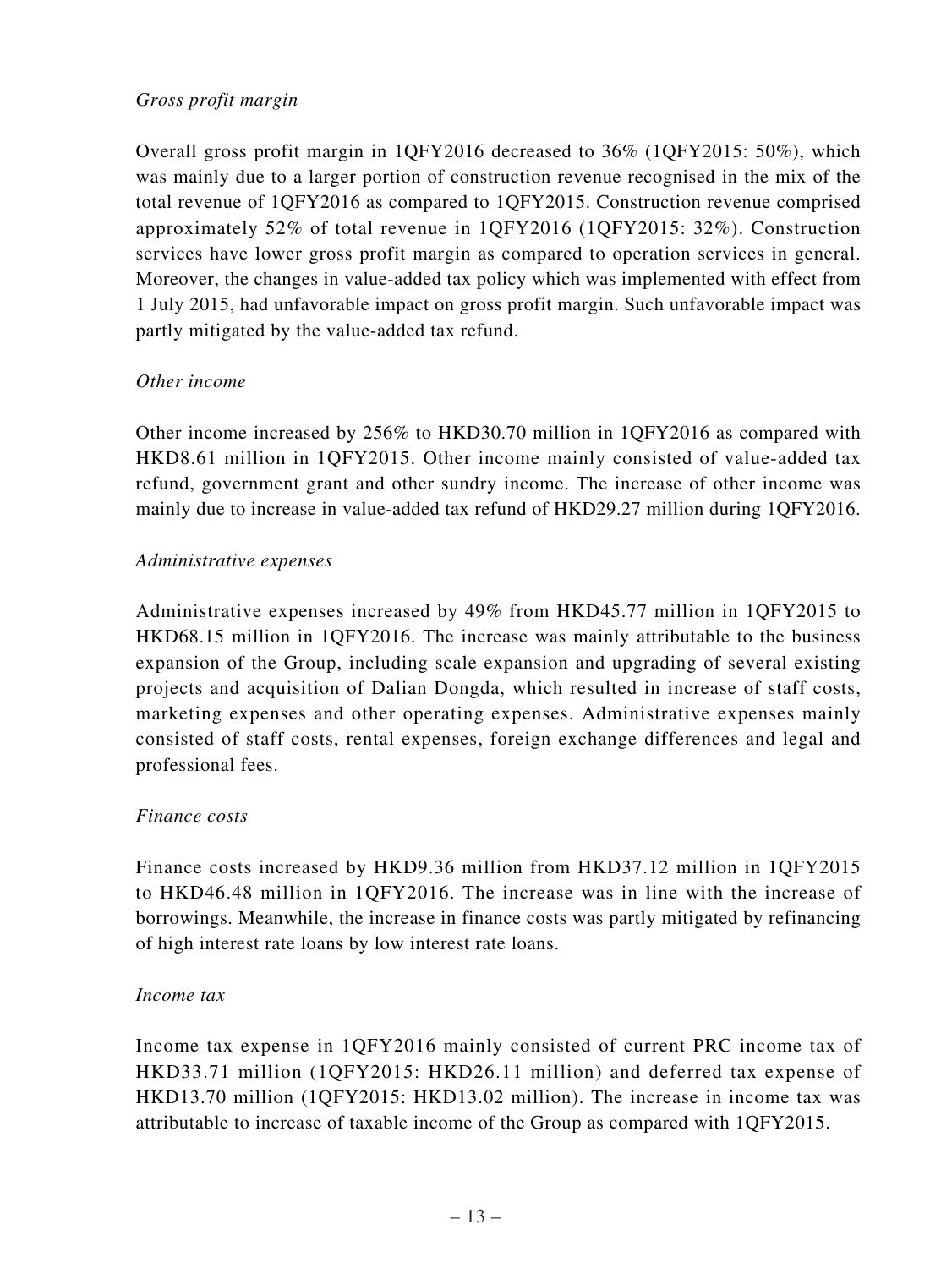### **Statement of Financial Position**

### *Assets*

The total assets of the Group increased from HKD13.94 billion as at 31 December 2015 to HKD14.18 billion as at 31 March 2016, representing a growth of 2%. The increase in total assets was mainly attributable to the increase of service concession financial receivables and current trade and other receivables.

Cash and cash equivalents decreased from HKD1.77 billion as at 31 December 2015 to HKD1.74 billion as at 31 March 2016. The decrease was mainly due to the cash outflow amounting to HKD21.14 million for payment of share buy-back during 1QFY2016.

Service concession financial receivables (including both current and non-current) increased from HKD8.61 billion as at 31 December 2015 to HKD8.72 billion as at 31 March 2016, an increase of HKD0.11 billion. The increase in service concession financial receivables was mainly attributable to the recognition of construction revenue for several water plants during the current financial period.

Trade and other receivables (including both current and non-current) of the Group increased by HKD188.54 million from HKD681.05 million as at 31 December 2015 to HKD869.59 million as at 31 March 2016. Trade receivables increased by HKD192.65 million to HKD657.09 million as at 31 March 2016, which was mainly due to the seasonal settlement pattern as customers normally settled greater portion of trade receivables towards financial year end. Other receivables (including both current and non-current) decreased by HKD4.11 million during 1QFY2016, which was mainly due to the decrease in prepayments for construction work, value-added tax refund and tender deposits.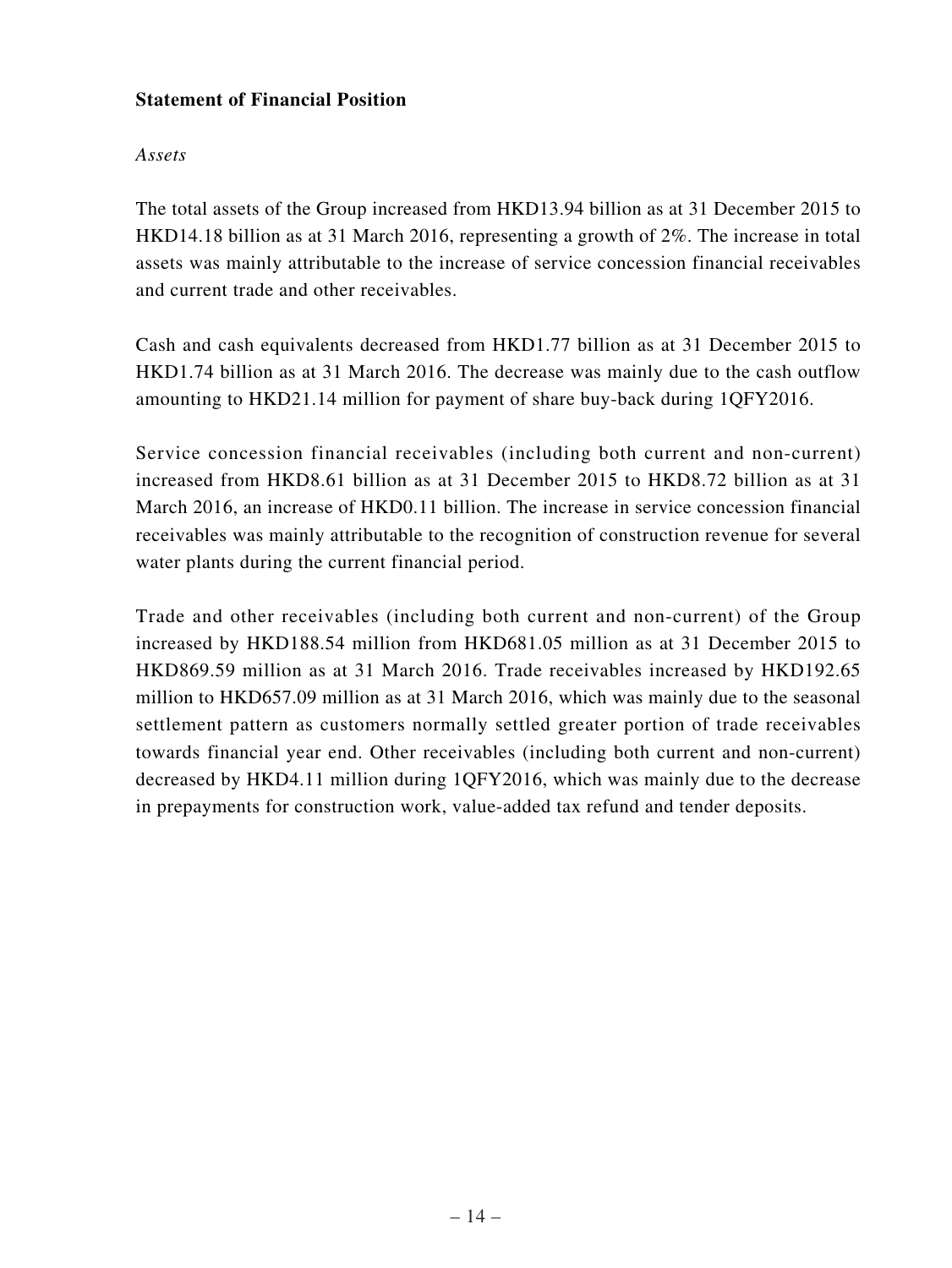## *Liabilities*

Total borrowings (including both current and non-current) increased by HKD46.88 million. The movement was mainly due to the proceeds from bank borrowings amounting to approximately HKD1,039.04 million, offset by repayment made for bank borrowings and other loans amounting to HKD991.72 million in 1QFY2016.

Increase of HKD103.71 million in current portion of trade and other payables was mainly due to the increase of HKD101.08 million in trade and other payable to third parties and HKD2.63 million in related parties payables. Non-current other payables as of 31 March 2016 represented the amounts due to related parties amounting to HKD243.36 million.

The Group was in a net current asset position of HKD133.36 million as at 31 March 2016, a decrease of HKD258.99 million from HKD392.35 million as at 31 December 2015.

## *Equity*

The Group's total equity amounted to HKD7.38 billion as at 31 March 2016 (31 December 2015: HKD7.30 billion). The increase was mainly due to net profit amounting to HKD106.10 million recognised in 1QFY2016, partly offset by the share buy-back during this period. In January 2016, the Company bought back an aggregate of 7,793,400 shares in its issued and paid up capital for a total consideration of approximately SGD3.84 million (equivalent to approximately HKD21.14 million).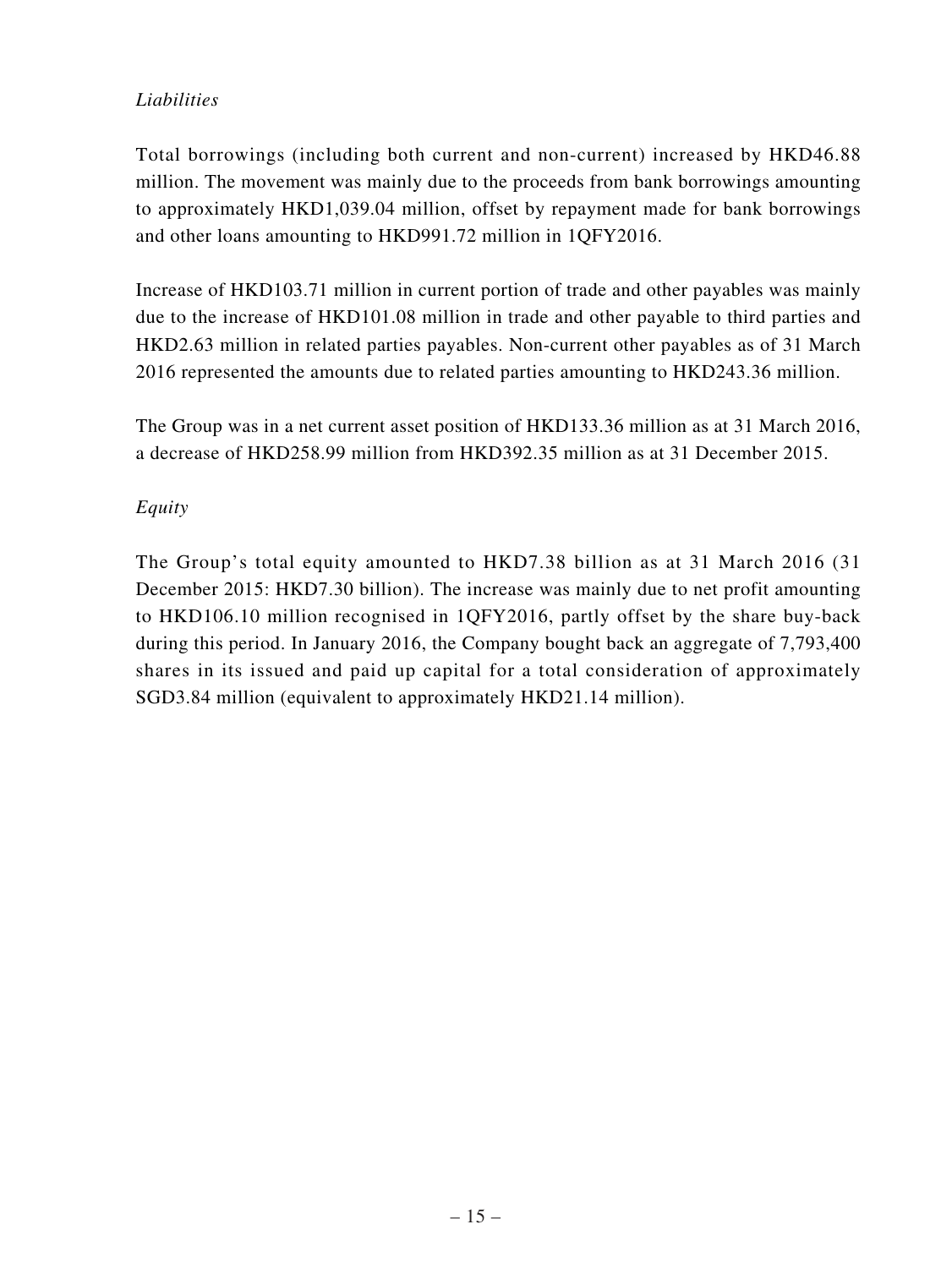### **Cash Flow Statement**

Cash and cash equivalents decreased from HKD1,768.99 million as at 31 December 2015 to HKD1,739.37 million as at 31 March 2016. Cash and cash equivalents included in the consolidated statement of cash flow comprised of the following:

|                                                      | 31 March       | 31 December    |
|------------------------------------------------------|----------------|----------------|
|                                                      | 2016           | 2015           |
|                                                      | <b>HKD'000</b> | <b>HKD'000</b> |
| Cash and cash equivalents per statement of           |                |                |
| financial position                                   | 1,739,367      | 1,768,990      |
| Less: Restricted bank deposits                       | (790, 540)     | (480, 440)     |
| Cash and cash equivalents per statement of cash flow | 948,827        | 1,288,550      |

#### *Net cash flow from operating activities*

The Group had cash inflow of HKD225.11 million before changes in working capital during the current financial period (1QFY2015: HKD202.17 million). Changes in working capital and payment of income tax resulted in cash outflow of HKD194.57 million and HKD41.26 million respectively. As a result, the Group recorded a net cash outflow of HKD10.72 million from operating activities. The changes in working capital arose mainly from:

- (1) Increase in service concession financial receivables by HKD110.02 million;
- (2) Increase in trade and other receivables by HKD188.63 million;
- (3) Increase in trade and other payables by HKD103.77 million; and
- (4) Decrease in inventories by HKD0.31 million.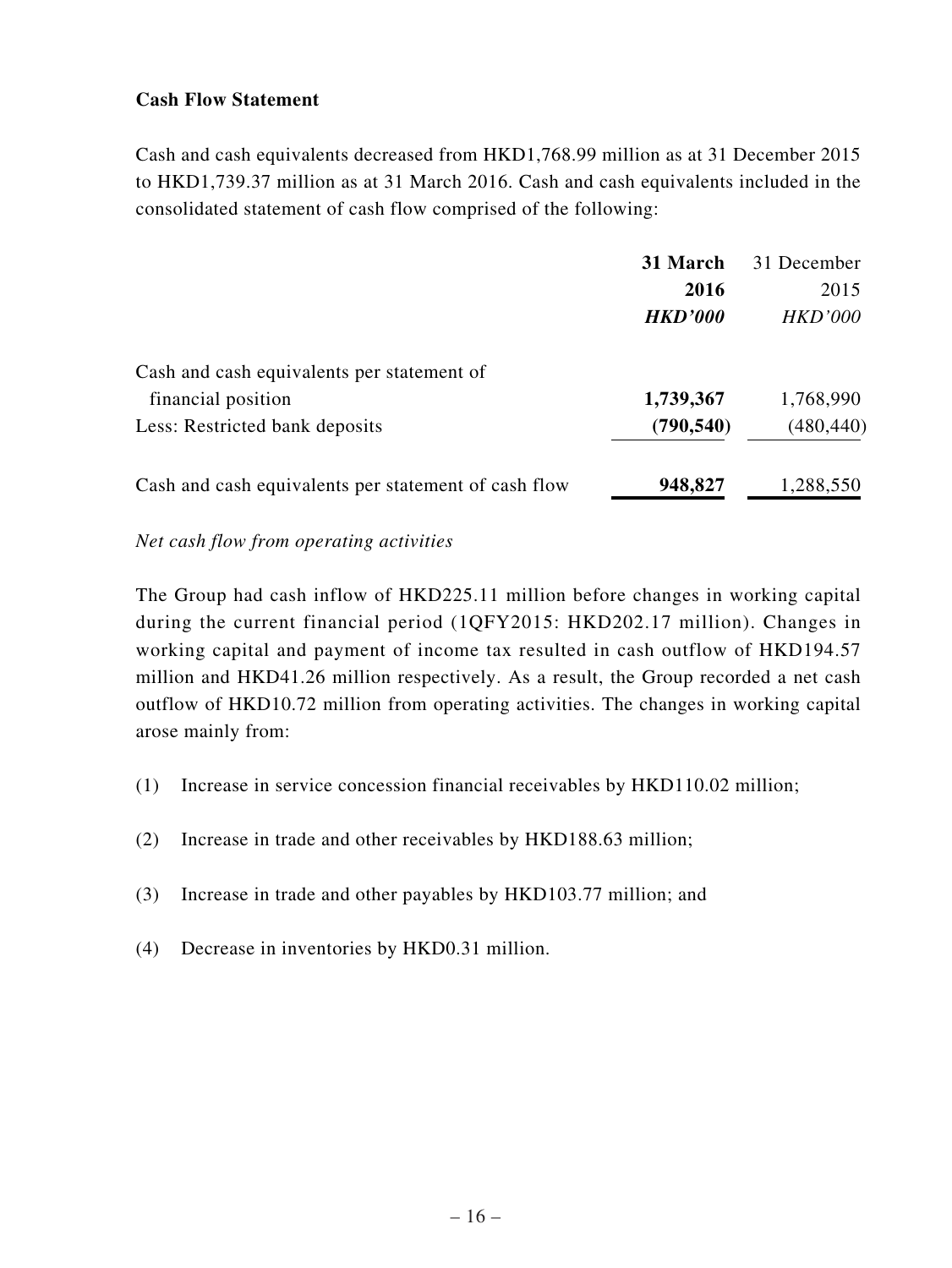### *Net cash from investing activities*

In 1QFY2016, the Group recorded a net cash outflow of HKD1.02 million from investing activities. The cash outflow was mainly resulted from net payment for property, plant and equipment.

#### *Net cash from financing activities*

The Group recorded a net cash outflow from financing activities of HKD327.83 million in 1QFY2016. The net cash outflow was caused by:

- (1) Net proceeds from bank borrowings of HKD47.32 million;
- (2) Payment of share buy-back of HKD21.14 million;
- (3) Increase in restricted bank deposits of HKD310.16 million;
- (4) Net increase in amount due to related parties of HKD2.63 million; and
- (5) Interest paid of HKD46.48 million.

#### **Subsequent events**

On 18 April 2016, the Company entered into Public-Private Partnership ("PPP") agreement with the Housing and Urban-Rural Development Bureau of Zhenjiang City (鎮江市住房和城鄉建設局) and a joint venture agreement with Zhenjiang Waterworks Corporation (鎮江市水業總公司, "ZWC") for construction of "Sponge City" of Zhenjiang. Pursuant to the joint venture agreement, the Company and ZWC will establish a joint venture company (the "Project Company"), for the purpose of undertaking the construction, renovation and operation of a 22  $km^2$  land area and 11.5  $km^2$  water area in Zhenjiang in accordance with the "Sponge City" initiatives for Zhenjiang City. The Company will hold a 70 per cent. equity stake in the Project Company, with the remaining 30 per cent. equity stake to be held by ZWC.

The total investment amount for the Zhenjiang sponge city project is estimated to be approximately RMB2.585 billion, which comprises a RMB1.2 billion subsidy from the PRC central government and a RMB1.385 billion investment to be contributed by the Project Company. The concession period granted to the Project Company is 23 years.

# **9. Where a forecast, or a prospect statement, has been previously disclosed to shareholders, any variance between it and the actual results.**

None.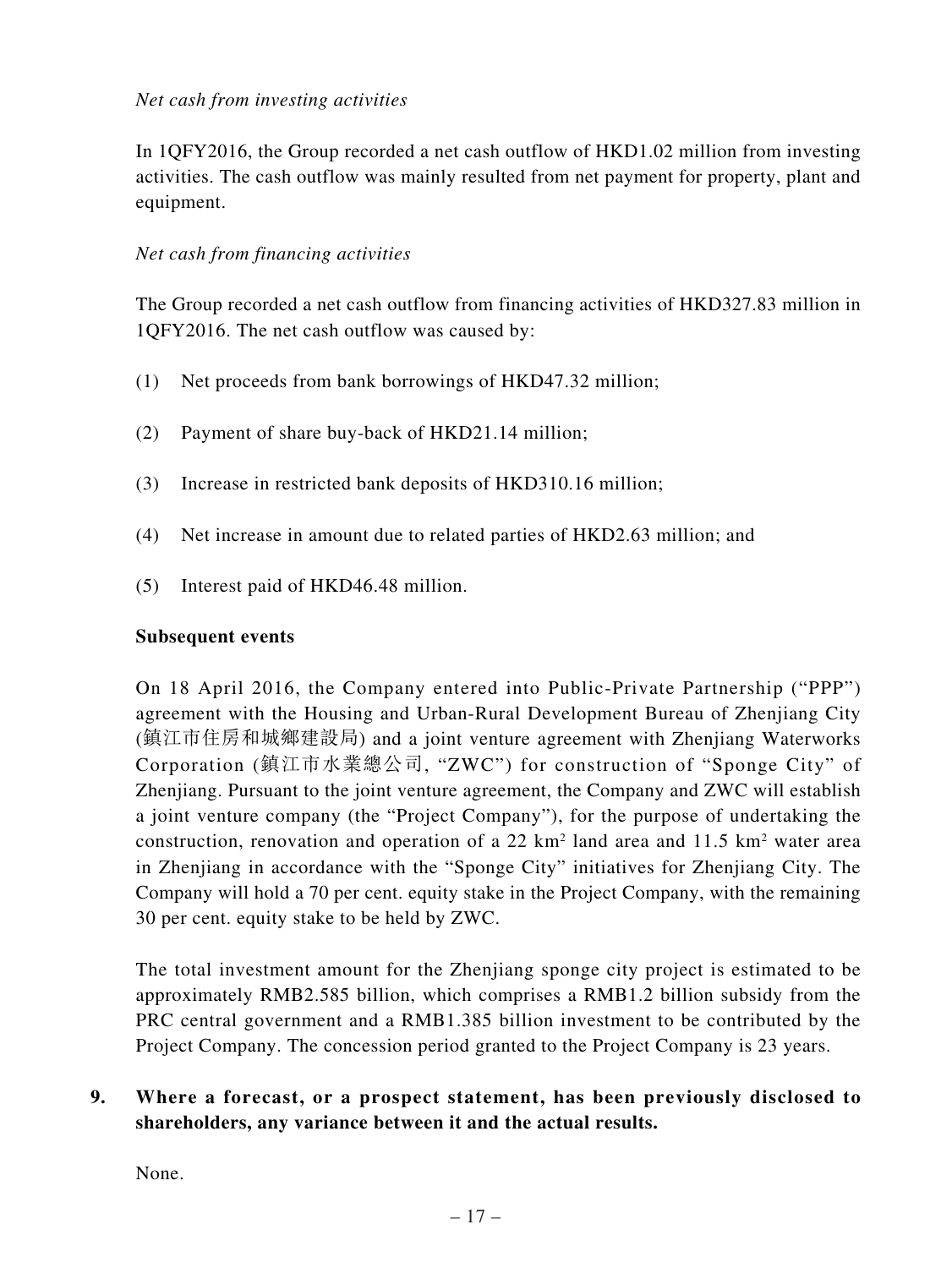### **10. A commentary at the date of the announcement of the competitive conditions of the industry in which the group operates and any known factors or events that may affect the group in the next reporting year and the next 12 months.**

In 1QFY2016, as an emerging enterprise in China's water industry, through overall reviewing the macroeconomic trends, enhancing its technologies and optimizing its management, the Group constantly upgraded its investment scale and improved qualities, and facilitated the implementation of regional marketing plans. The Group successfully obtained two projects and contracted to undertake the first waste water treatment project and the second waste water treatment project in Zhangqiu, Shandong Province. It also won the bidding of the PPP Project regarding the construction of sponge city of Zhenjiang. The additional contracted waste water treatment capacity achieved  $365,000 \text{ m}^3$ per day.

In 2016, the PRC government is vigorously advocating "Five Development Concepts", i.e. "innovation, coordination, green development, opening-up and sharing", and constantly improving relevant environmental protection policies and regulations. Particularly, the Implementation Opinions on Cooperation between Government and Social Capital on Water Pollution Prevention and Treatment (《關於推進水污染防治 領域政府和社會資本合作的實施意見》) is expected to further release market share of the water treatment industry to social capital. In the early 2016, the PRC government compiled "Technical Outline under the 13th Five-Year Plan Planning for Water Pollution Controls on Main Streams" (《重點流域水污染防治"十三五"規劃編制技術大 綱》) to conclude an overall plan for the water pollution controls on main streams during the period of the 13th Five-Year. Various provinces, autonomous regions, municipalities and cities in China have commenced to compile and report the water pollution controls conducted in their administrative districts, and to confirm a list of rivers where the water quality need to be improved and monitored during the 13th Five-Year period. Issuance of a series of environmental policies would bring along development opportunities to the environmental protection industry and would also have significant impact on the development mechanism of the industry. Meanwhile, Chinese Ministry of Finance and the National Development and Reform Commission have unveiled the waste water treatment fee collection method and water tariff pricing and adjustment mechanism. This will facilitate the fee collection of waste-water treatment projects and further enhance the revenue of waste water treatment companies.

2016 is the first year of the 13th Five-Year Plan. We believe, in the context of the economic "new normal", environmental protection and related industries would experience a huge growth. The Group will increase efforts in market expansion, new business segment penetration and business model development, strengthening engineering construction and management, promoting scientific breakthroughs, enhancing core competitiveness, exploring innovative investment and financing modes. It will also upgrade its risk management and control level, establish outstanding teams and take advantage of corporate culture so as to achieve a ground-breaking and tremendous development, which in turn bring about sustainable returns for shareholders and make valuable contributions to the society.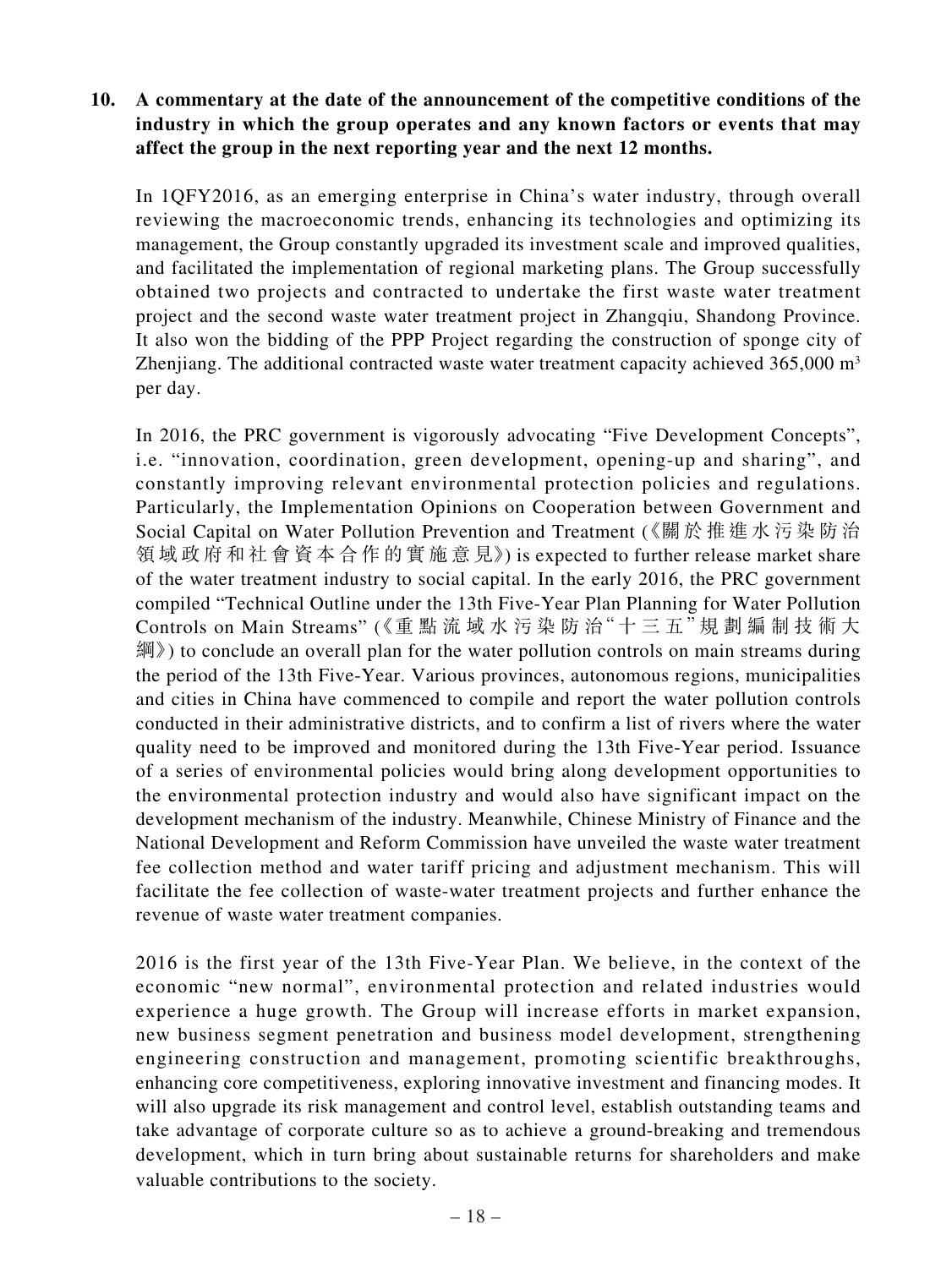### **11. Dividend**

*(a) Current financial period reported on*

Nil

- *(b) Corresponding period of the immediately preceding financial year* Not applicable
- *(c) Date payable*

Not applicable

*(d) Books closure date*

Not applicable

**12. If no dividend has been declared/recommended, a statement to that effect.**

Not applicable

**13. If the group has obtained a general mandate from shareholders for IPTs, the aggregate value of such transactions as required under Rule 920(1)(a)(ii). If no IPT mandate has been obtained, a statement to that effect.**

During this period, the Group does not have any general mandate from shareholders for Interested Person Transaction.

### **14. Status on the use of net proceeds raised from share placement and issue of MTN.**

On 21 April 2015, the Company issued 120,690,957 shares to International Finance Corporation and Dalvey Asset Holding Ltd at an issue price of SGD0.94 per share(the "Share Placement"). Proceeds received by the Company from the Share Placement amounted to approximately HKD659,031,000.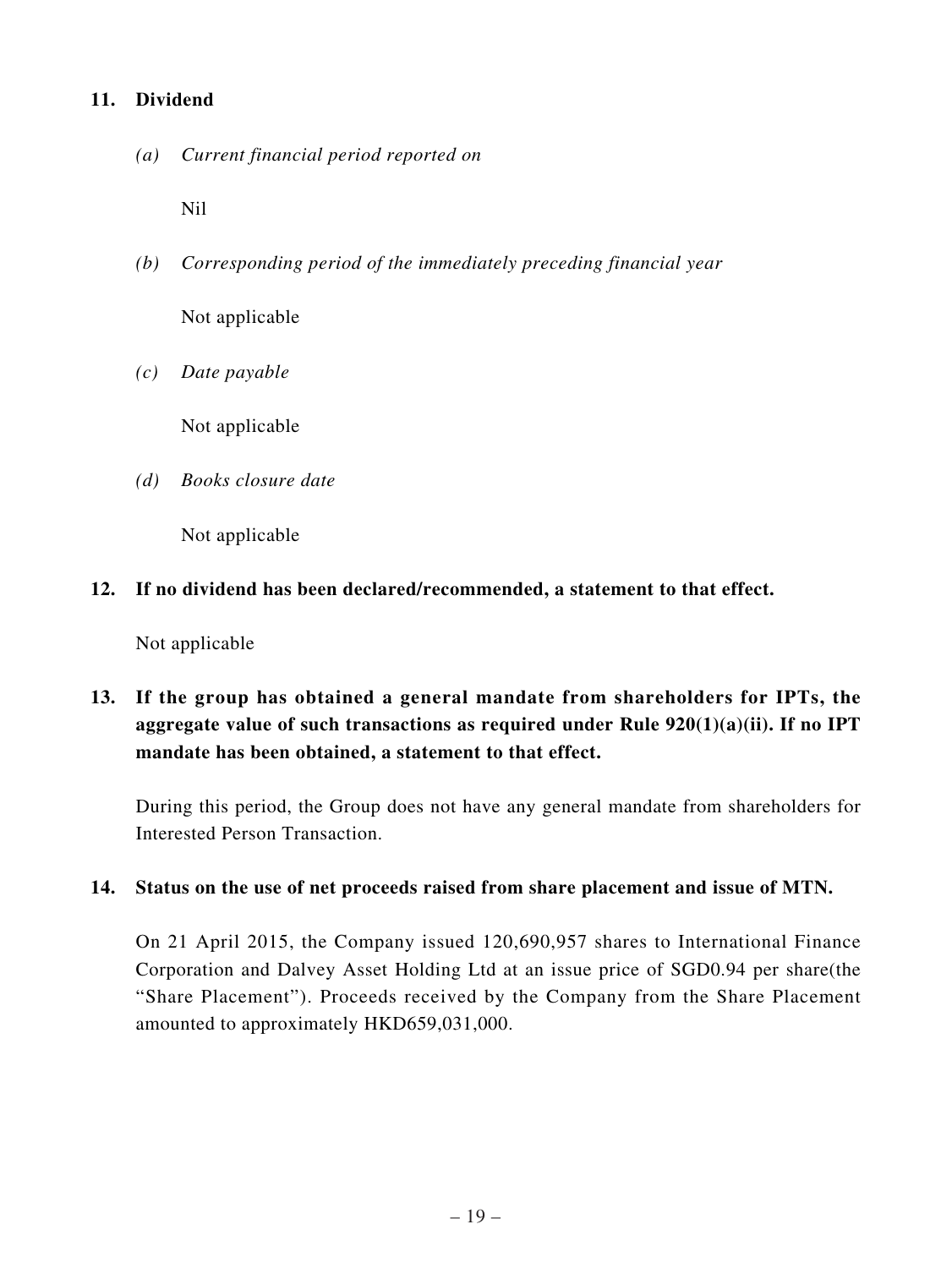As stated in the announcement issued by the Company on 28 April 2016, the proceeds of the Share Placement were fully utilised as working capital purposes to fund the growth and expansion of the Company's business. The breakdown in relation to the application of the proceeds was set out below:

| <b>Use of Proceeds from the Share Placement</b>                                          | <b>HKD'000</b> |
|------------------------------------------------------------------------------------------|----------------|
| Repayment of bank borrowings                                                             | 365,238        |
| Repayment of amount due to an intermediate holding company<br>of the Company             | 88,325         |
| Payment for expansion and upgrading projects relating to waste water<br>treatment plants | 173,939        |
| Payment for the acquisition of a Transfer-Operate-Transfer project                       | 9,182          |
| Payment of interest expenses                                                             | 11,139         |
| Payment of legal and professional fees                                                   | 2,828          |
| Payment of administrative expenses                                                       | 8,380          |

# **15. Confirmation that the issuer has undertakings from all its directors and executive officers under Rule 720(1).**

Pursuant to Rule 720(1) of the SGX Listing Manual, the Company has procured undertakings from all its directors and executive officers.